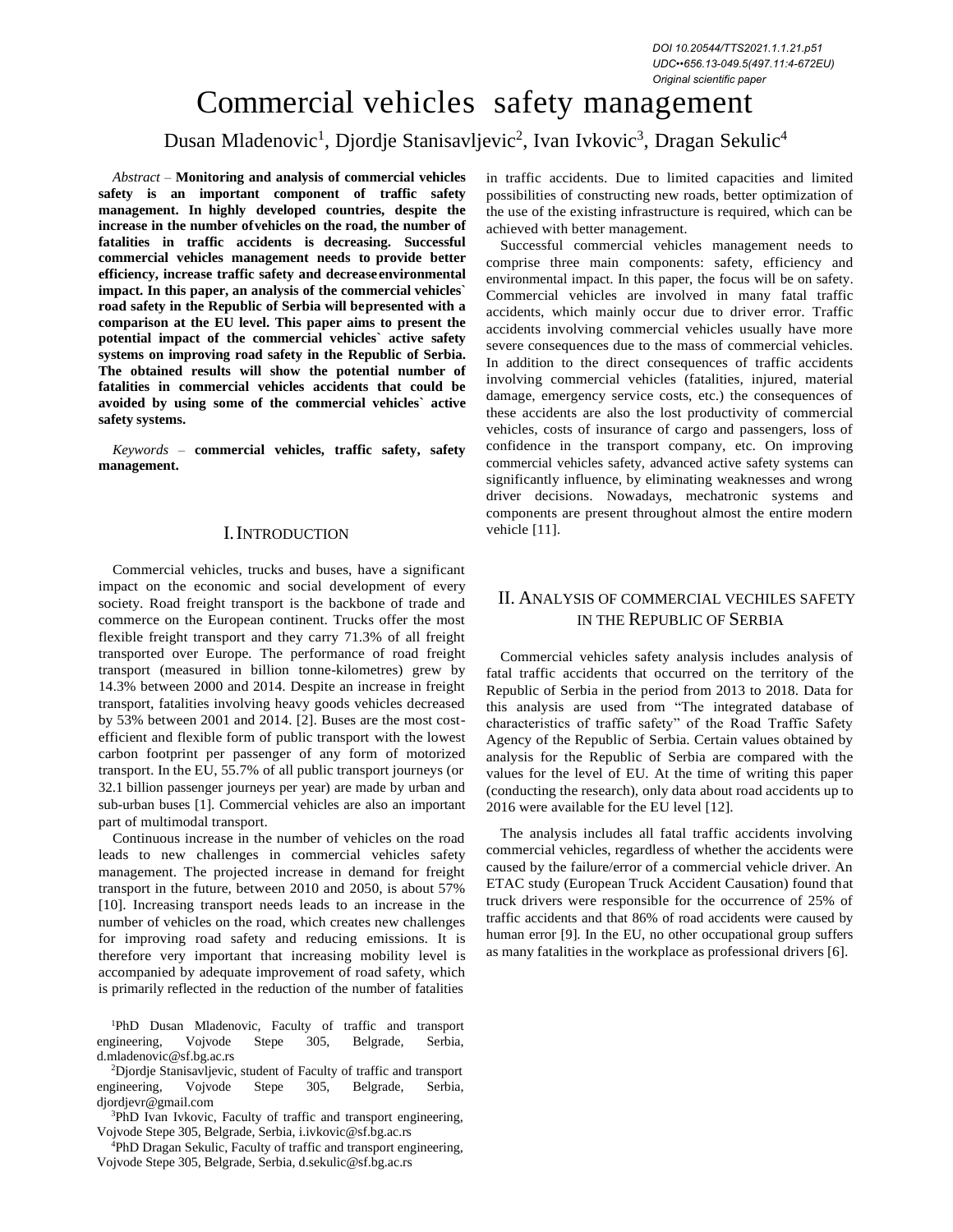In the Republic of Serbia, in the period from 2013 to 2018, 954 people were killed in traffic accidents involving commercial vehicles. Of these, 765 people were killed in traffic accidents with trucks, and 189 people were killed in bus accidents (Fig. 1.).

In the period from 2013 to 2016, the average annual percentage of fatalities in accidents involving trucks of all road fatalities in the Republic of Serbia is 21%, and at EU level 15%. In the same time period, the average annual percentage of fatalities in accidents involving buses or coaches of all road fatalities in the Republic of Serbia is 5,5%, and 2,5% at the EU level (Fig. 2.).



Fig. 1. Number of fatalities in accidents involving commercial vehicles in the Republic of Serbia



Fig. 2. Percentage of fatalities in accidents involving commercial vehicles of all road fatalities

Between 2013 and 2016, at the EU level, the fatality rate per million population in accidents involving commercial vehicles has an almost constant value. In the observed period, the fatality rate per million population in the Republic of Serbia for trucks is up to 2.6 times higher than at the EU level, and up to 4.5 times higher for buses. On every million inhabitants in the EU, an average of 9.2 people annually were killed in traffic accidents involving commercial vehicles and that number in the Republic of Serbia is 22.3 (Fig. 3).



Fig. 3. Fatality rates per million population in accidents involving commercial vehicles

In the Republic of Serbia, 48% of all fatalities in accidents involving commercial vehicles are passenger car occupants, 46% at the EU level, and 31% are vulnerable road users in the Republic of Serbia, and 25% at the EU level (Fig. 4., Fig. 5.).



Fig. 4. Distribution of fatalities in accidents involving commercial vehicles by road user type, Republic of Serbia, 2013-2018



Fig. 5. Distribution of fatalities in accidents involving commercial vehicles by road user type, EU, 2013-2016

The most fatal traffic accidents involving commercial vehicles are from the group of accident type "RA with minimum two vehicles-without turning" (42%), followed by the  $,RA$  with pedestrians" (25%),  $,RA$  with minimum two vehicles-turning or crossing" (20%), "RA with one vehicle"  $(7\%)$  and "RA with parked vehicles"  $(6\%)$  (Fig. 6.).



Fig. 6. Distribution of fatal accidents involving commercial vehicles by accident type, Republic of Serbia, 2016-2018

The distribution of fatal traffic accidents involving commercial vehicles shows that more traffic accidents occurred in the urban areas, 55% to be exact, while 45% occurred outside the urban areas (Fig.7.).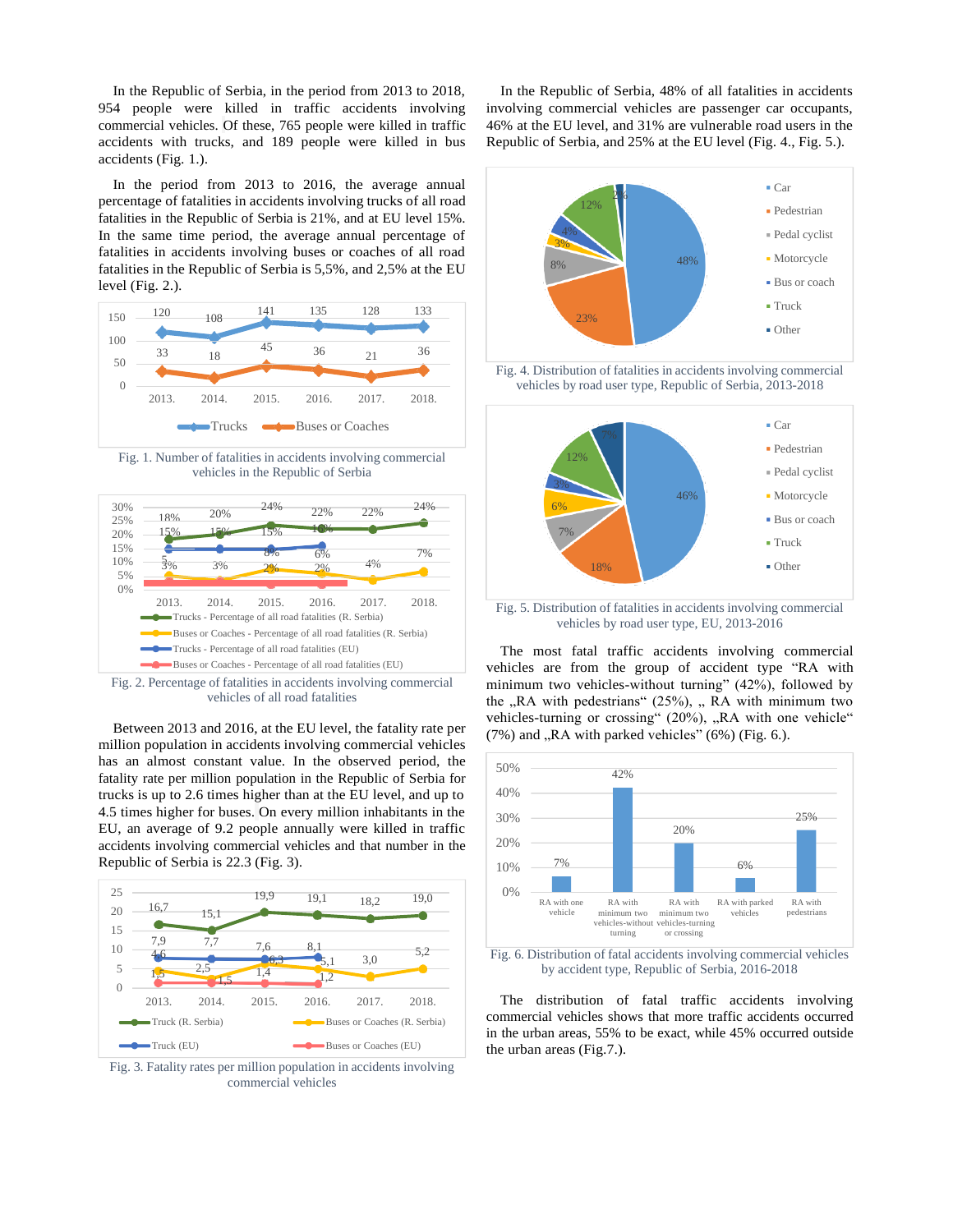

Fig. 7. Distribution of fatal accidents involving commercial vehicles by road type, Republic of Serbia, 2013-2018

### III. COMMERCIAL VEHICLES ACTIVE SAFETY **SYSTEMS**

Automated systems in vehicles offer significant potential in reducing the number of traffic accidents, increasing the comfort of drivers and reducing greenhouse emissions.

*Electronic Stability Control* (ESC) system stabilizes vehicle movement in all driving conditions and situations within the limits of physics [11]. ESC system has a great influence on the prevention of rollover of commercial vehicles. ESC systems can lead to an estimated 18% reduction in overall fatal crash involvement risk [3].

*Brake Assist System* (BAS) aims to solve the problem of insufficient pressure on the brake pedal in critical situations. The system monitoring the way that the driver uses the brake pedal, and if recognizes the panic requirement for braking, automatically increases the pressure in the brakes [5]. BAS system can reduce the risk of fatal crash involvement in rearend, side and head-on crashes, crashes with pedestrians, parked (stopped) vehicles and object on road by 8% of each [3].

*Collision warning system* is designed to warn the driver if recognizes that a risk of collision exists, thereby directing the driver`s attention to the danger [4]. Commercial vehicles can be equipped with systems that monitor the black spots around the vehicle and warn the driver of potential collision when cornering, changing lanes or driving reverse. This system can reduce the risk of fatal crash involvement in rear-end, side and head-on crashes, crashes with pedestrians, parked (stopped) vehicles and object on road by 12% of each [3].

*Intelligent speed adaptation* (ISA) systems warn and/or prevent the driver from speeding [4]. ISA is a collective term for various systems. Depending on how it works, the ISA system can be open, half-open and closed. In this paper, the effects of a closed ISA system, which limits the speed automatically if the speed limit is exceeded, will be analyzed. ISA system can reduce risk of fatal crash involvement in rearend, side and head-on crashes, crashes with pedestrians, parked (stopped) vehicles and object on road by 50% of each [3].

*Adaptive Cruise Control* (ACC) is a system that will enable the vehicle to maintain a driver-defined distance from the preceding vehicle while driving within a maximum speed limit - also set by the driver [7]. The fatal accidents prevention potential of the ACC system is 25% for rear-end collisions [3].

*Lane departure warning* (LDW) systems assist drivers in keeping their lanes by warning drivers when their vehicle is in danger of leaving the lane unintentionally (mainly due to lack of driver attention). These systems don`t have a direct impact on the direction of vehicle movement [7]. LDW systems can reduce the risk of fatal crash involvement in head-on and crash during parallel driving, run-off-road collisions and run-of-road and collision with an object outside road by 25% of each [3].

*Alcohol ignition interlocks* systems check the alcohol intoxication of the driver when starting the vehicle and prevent the start of the vehicle when the driver is intoxicated (breath test) [8]. During driving the system also checks intoxication at specific intervals. These systems can reduce the risk of fatal drunk driving crashes by 75% [3].

*Drowsy and fatigued driver detection* systems monitor the condition of the driver. These systems tracking predefined parameters and warn the driver of drowsiness, distraction and inattention [7]. The fatal accidents prevention potential of these systems is 10% [3].

#### IV. IMPACT OF COMMERCIAL VEHICLES ACTIVE SAFETY SYSTEMS ON IMPROVING ROAD SAFETY IN THE REPUBLIC OF SERBIA

In this paper, given that in the Republic of Serbia the representation of active safety systems in commercial vehicles is extremely small, the evaluation of the potential impact of these systems on improving road safety is based on the assumption that all vehicles are equipped with individual systems and all systems are all-time during driving turned on.

Based on the calculation method, possible annual effects of commercial vehicles` active safety on improving road safety are assessed and shown in Table I. In this table, the possible annual reduction in the number of fatal accidents and fatalities, in the Republic of Serbia, is shown. The greatest effects are provided by the Intelligent Speed Adaptation (ISA) system. In other words, using this system in all commercial vehicles, it is possible to annually prevent the occurrence of 59 fatal traffic accidents, thus saving 68 lives. By using the Electronic Stability Control (ESC) system in all commercial vehicles, it is possible to annually prevent the occurrence of 24 fatal traffic accidents and thus save 28 lives.